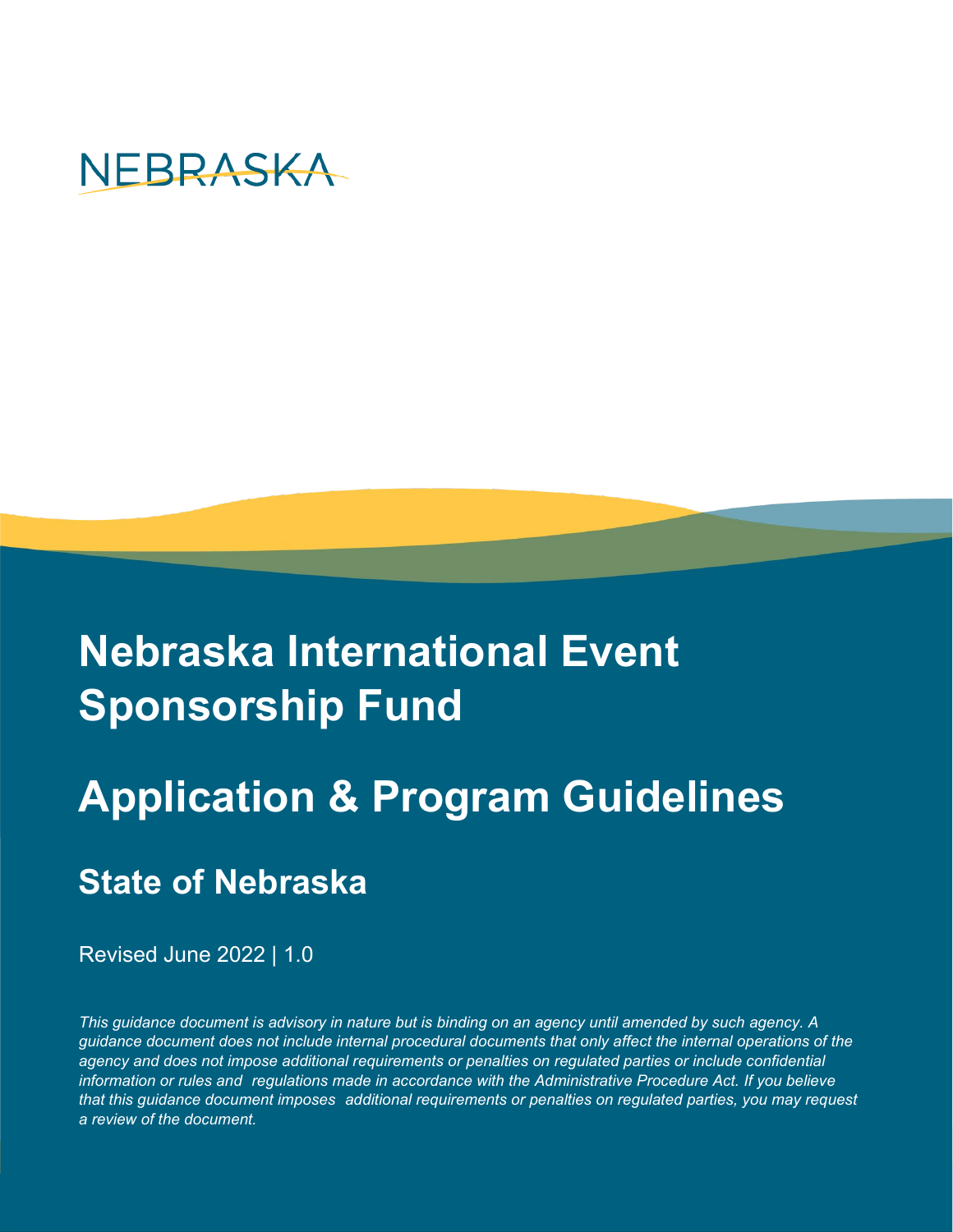## **TABLE OF CONTENTS**

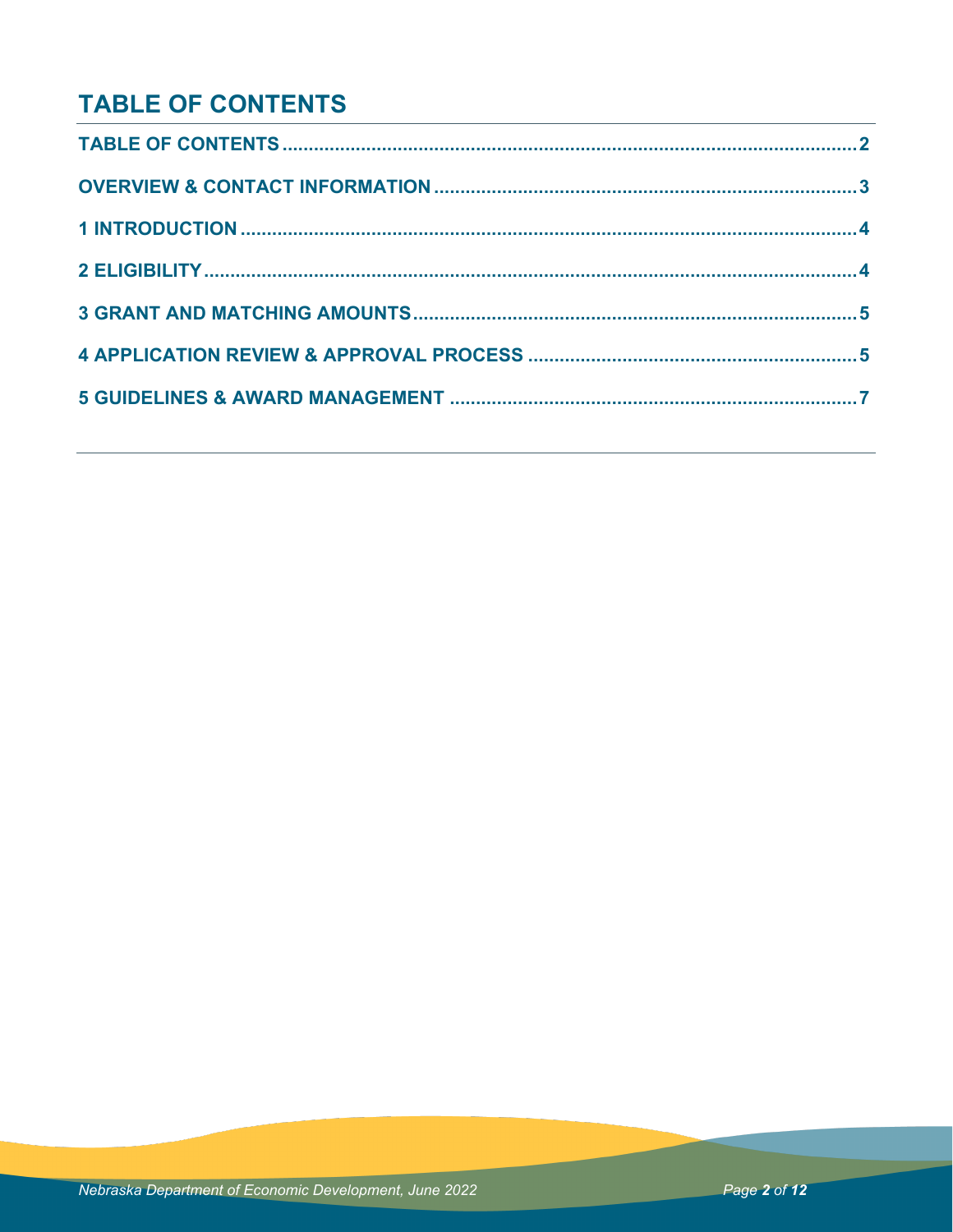## **OVERVIEW & CONTACT INFORMATION**

Dan Curran, Deputy Director Nebraska Department of Economic Development 245 Fallbrook Blvd, Suite 002 Lincoln, NE 68521 402-471-3111 [dan.curran@nebraska.gov](mailto:dan.curran@nebraska.gov)

| <b>GRANT SCHEDULE</b>         |     |
|-------------------------------|-----|
| <b>Application Due Date</b>   | TBD |
| <b>Anticipated Award Date</b> | TBD |
| Contract Term End             |     |

*The Nebraska International Event Sponsorship Fund is authorized and further described within Nebraska Legislative Bill 1014, § 43 (Neb. Leg., 107th Leg. 2d Sess.).*

### Application Portal and Grants Management System

To administer the Nebraska International Event Sponsorship Fund (NIESF), the Nebraska Department of Economic Development (DED) uses a grants management system (GMS), AmpliFund. The GMS User Guides, with instructions for accessing and using of the system to apply or implement a NIESF grant, and other resources are available on DED's website, [http://opportunity.nebraska.gov/amplifund/.](http://opportunity.nebraska.gov/amplifund/)

For technical assistance using the GMS, contact the AmpliFund support team at [support@amplifund.zendesk.com.](mailto:support@amplifund.zendesk.com) For assistance on DED's business processes in the GMS, email the DED Research team at [support@dednebraska.zendesk.com.](mailto:support@dednebraska.zendesk.com)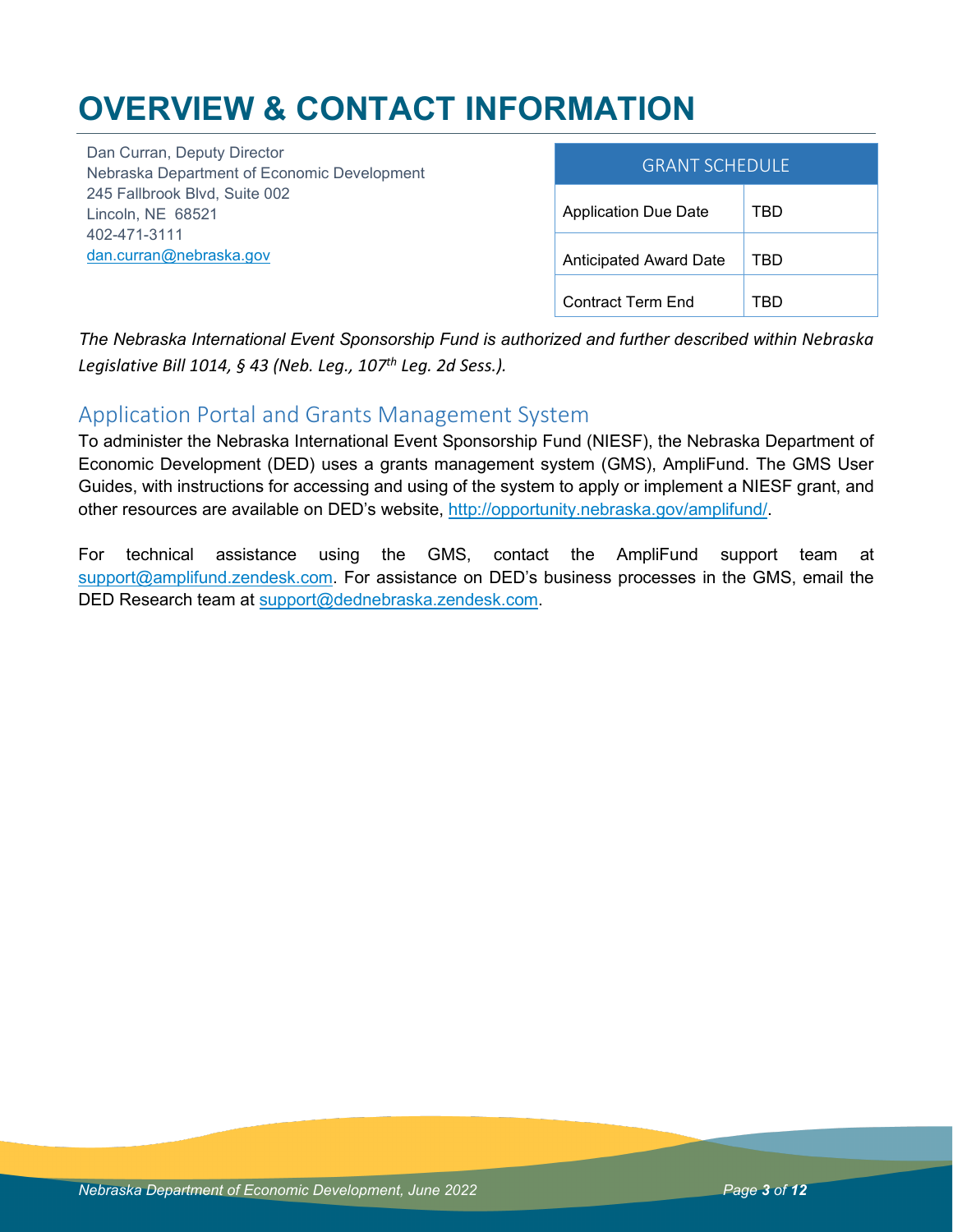## **1 INTRODUCTION**

The Nebraska Legislature passed, and Governor Pete Ricketts signed, Legislative Bill 1014 during the 2022 Legislative Session for an Act relating to appropriating \$500,000 in funds allocated to the State of Nebraska from the Federal Coronavirus State Fiscal Recovery Fund pursuant to the federal American Rescue Plan Act of 2021 to the Nebraska Department of Economic Development (DED) for Fiscal Year 2021-22 to provide grants for the purpose of awarding major sponsorship grants for international competitions to be hosted in Nebraska. The Nebraska International Event Sponsorship Fund (NIESF) has been developed by DED to assist Nebraska-based non-profit organizations working directly, or in partnership, on international events that are administered by an international governing body.

Nebraska's travel, tourism and hospitality businesses have been significantly impacted by COVID. Moreover, tourism associated with events and conferences has been among the hardest hit tourism segments. Large international events often bring hundreds and thousands of people to a community for several days and create huge economic impact for tourism-related businesses such as hotels, restaurants, retail, and a number of associated services. The NIESF will help non-profit organizations working with international governing boards to cover eligible costs to attract and/or manage high-impact events during 2023 in Nebraska.

DED will make an application available to non-profit organizations for the purpose of applying for NIESF grants. The applications will be accepted at a date to be determined, and awards will be issued until funds are exhausted.

The Application & Program Guidelines, grant schedule, and other documents, once available, will be found at the forthcoming NIESF webpage on DED's website, opportunity.nebraska.gov or by contacting the NIESF Program Coordinator.

GMS User Guides, with instructions for accessing and using the system to apply for and implement a NIESF grant, and other resources are available on DED's AmpliFund Resource page, [https://opportunity.nebraska.gov/programs/amplifund/.](https://opportunity.nebraska.gov/programs/amplifund/)

## **2 ELIGIBILITY**

The NIESF Program and any awards made thereunder are funded with federal funds allocated to the State of Nebraska from the federal Coronavirus State Fiscal Recovery Fund (CSFRF) pursuant to the American Rescue Plan Act of 2021 (ARPA). As such all funds must be used in compliance with section 602(c) of the Social Security Act, 42 U.S.C. § 802(c), 31 C.F.R. Part 35, the U.S. Department of the Treasury regulations implementing that section, all relevant Treasury guidance, and the Coronavirus State Fiscal Recovery Fund Award Terms and Conditions.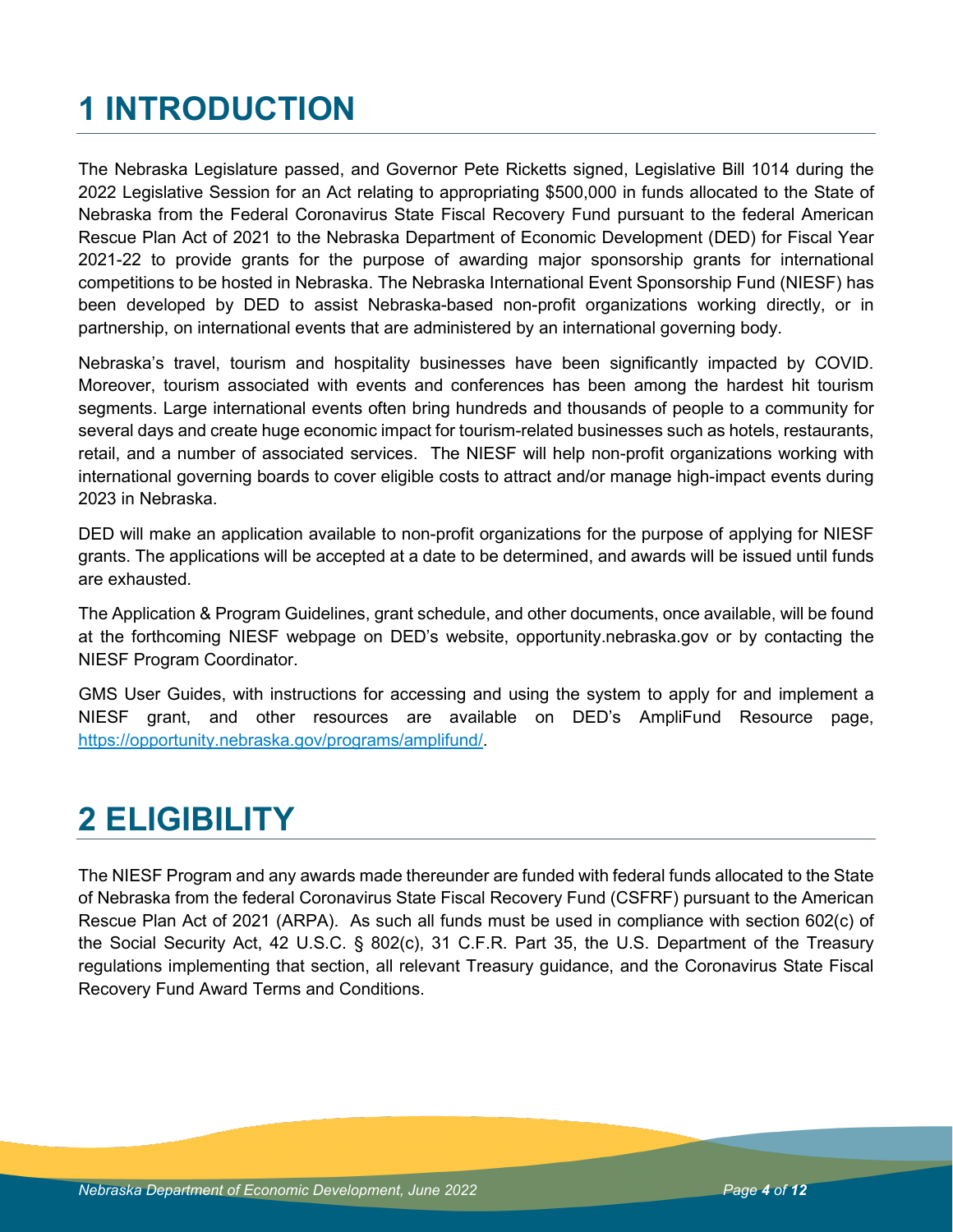## 2.1 Eligible Use

Pursuant to 42 U.S.C. § 802(c)(1) awards made by the NIESF Program will be made to respond to negative economic impacts with respect to the Coronavirus Disease 2019 (COVID–19) including assistance to small businesses in impacted industries such as tourism, travel, and hospitality.

While this response to the negative economic impacts of the COVID-19 pandemic emergency is not within the enumerated uses and presumed eligible populations, the State has determined that Nebraska businesses operating in the tourism, travel, and hospitality industry have been disproportionately impacted by loss of large-scale events, competitions, and conferences resulting from the necessary closures caused by COVID-19. The State designed this program to respond to this harm by supporting efforts to recruit large-scale competitions and events to the state. Given the extensive nature of this harm to the indicated businesses, the funds used to provide the NIERF awards could not be considered grossly disproportional to the harm.

## 2.2 Eligible Applicants

Nebraska-based non-profit organizations working with a recognized international governing body that governs, manages and/or oversees an international event that will be held in Nebraska in 2023; and Nebraska-based non-profits that are working to attract an international event that is governed, managed or overseen by an international governing board to Nebraska in 2023.

Non-profits will need to provide documentation demonstrating a relationship with an international governing board or documentation demonstrating that there is an opportunity/invitation to attract an event that is managed by an international governing board.

Pursuant to the Supplementary Information promulgated with 31 C.F.R. Part 35 the definition of nonprofit includes 501(c)(3) and 501(c)(19) organizations.

## **3 GRANT AND MATCHING AMOUNTS**

Eligible organizations can apply for up to \$500,000.00 for an event to help cover eligible costs associated with hosting the event.

## **4 APPLICATION REVIEW & APPROVAL PROCESS**

DED will develop, make available, and accept applications at a date to be determined through its GMS, AmpliFund. The application is expected to require, at minimum the following information:

- 1. Name of the event, the dates (the event must be held in 2023),
- 2. A description of the event, general activities, agenda of official events, all locations where official activities will occur, and Nebraska location where it will be held;
- 3. Name of the Nebraska non-profit organization with a brief description of the organization, its responsibilities, and number of employees;
- 4. Name of the International Governing Board that oversees the proposed event. Brief description of the organization including number of years in existence, responsibilities, number of employees, history;
- 5. Does the non-profit need to attract the event or is the event secured for Nebraska;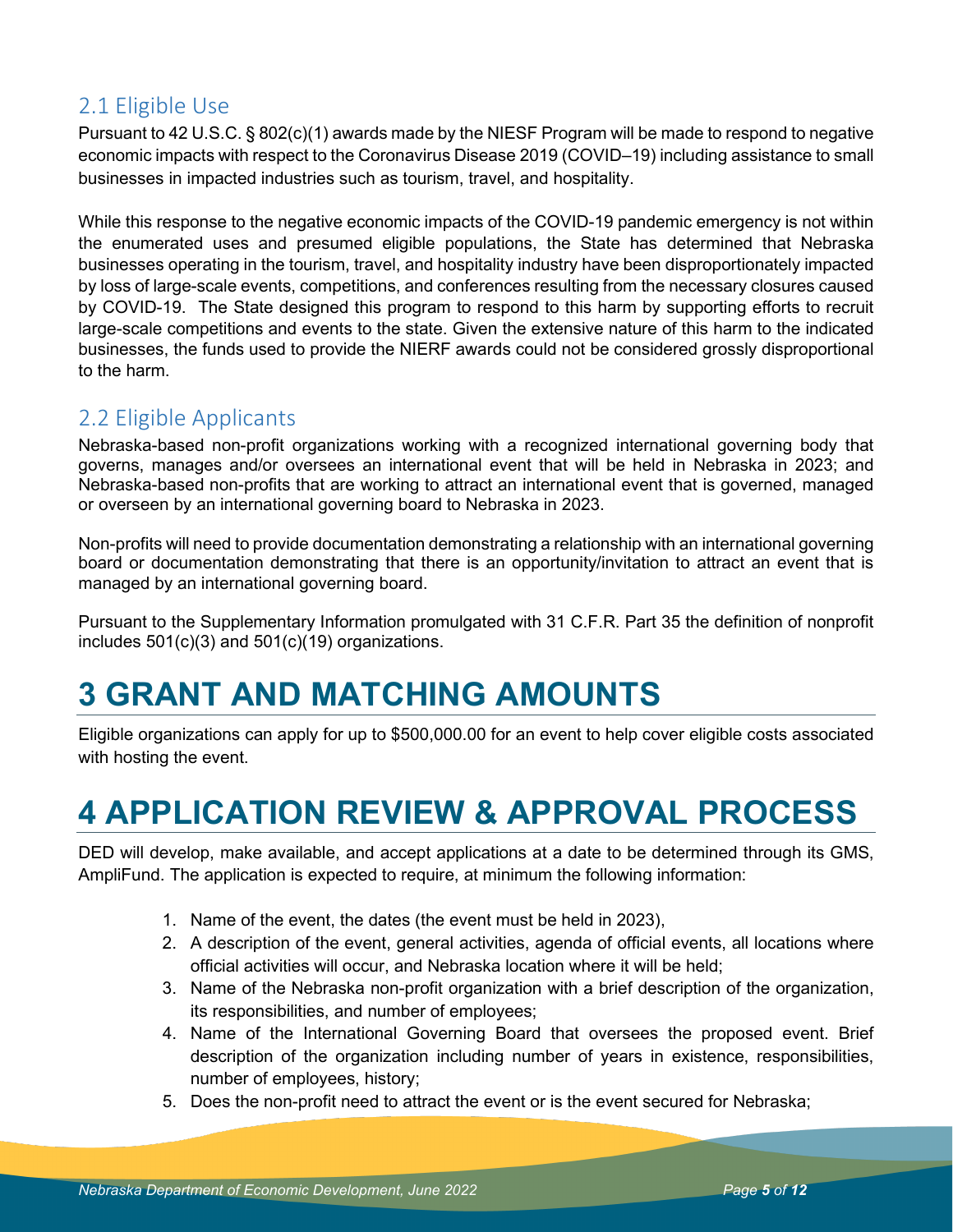- 6. Projected economic impact of the event on Nebraska businesses in the travel, tourism, and hospitality industry;
- 7. Projected number of people that will attend the event. The percentage of attendees that will come from outside of Nebraska.
- 8. The average number of days and nights event attendees will stay in Nebraska for the event. Projected number of room nights in Nebraska hotels or motels.
- 9. The official days of the event and the entire number of days that encompass the event including set-up and tear down. (Do people arrive early in order to set-up for official events?)
- 10. The projected number of people working at the event (this would include people working directly on the event, security, catering businesses, etc.).
- 11. Special requirements (such as renting additional facilities for official events or to hold livestock, special services required etc.), catering, transportation, security etc.
- 12. If available, documentation of this event from previous years (in Nebraska or other locations) that lists some or all of the requested information from this section.
- 13. The Non-profit organization's cost to run the event with a detailed budget.
- 14. Funding breakdown.
- 15. Federal, state, local and/or private funding sources that have been secured/pledged for this event?
- 16. Event and budget timeline. Describe the event timeline, milestones and projected timeline/need for funding.
- 17. Any other organizations that are partners for this event and their respective role to help host the event.

### 4.1 Application Technical Assistance

Application will be submitted electronically, through DED's GMS. It will automatically close at the time specified. Applications cannot be submitted after that point. Once submitted, the application cannot be edited. DED will receive automatic notification of the submissions.

The user guides referenced in **bold** can be found at DED's GMS help center: [https://opportunity.nebraska.gov/programs/amplifund/.](https://opportunity.nebraska.gov/programs/amplifund/)

#### 4.1.1 Account Management

If you do not already have an applicant account, you will need to register for one (see **Registering for the Applicant Portal** user guide). You will need to add your staff as users to your organizational account (see **How to Add Users**). If you have hired an entity to apply on your behalf ("External User"), please follow the **External Users Guide** when setting up the account. It is best practice for the applicant organization to create an AmpliFund account, adding your External User as a user in your organization.

#### 4.1.2 Application Sections

To successfully apply, you will need to complete all required fields and sections of the applications. DED's GMS support site will provide program-specific user guides, general user guides, and help videos on applying as the application date approaches.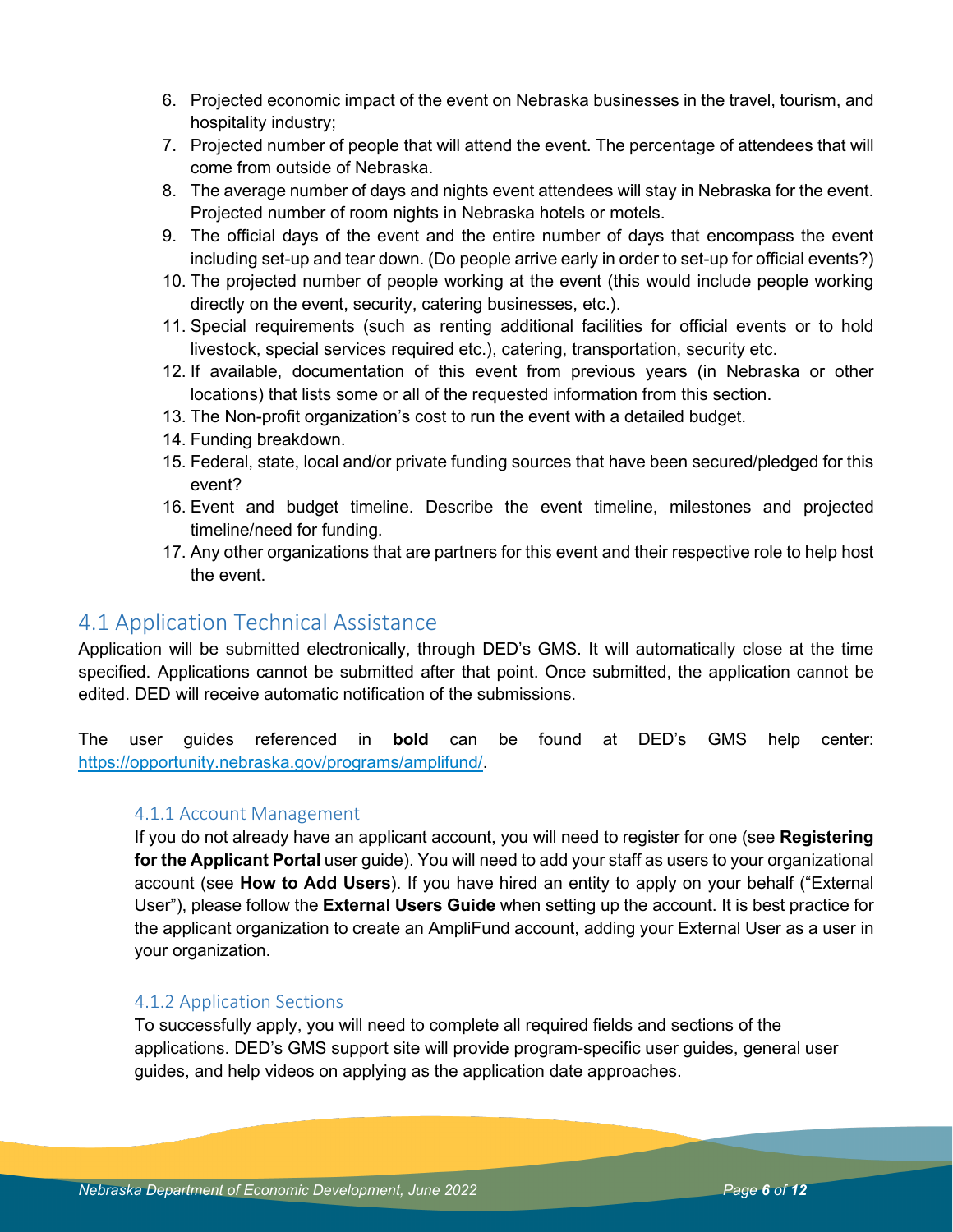## **5 GUIDELINES & AWARD MANAGEMENT**

### 5.1 Award Overview

Once DED approves an application for an award, DED will issue a letter indicating as such to the Awardee. Along with the letter will be an organization questionnaire that the Awardee must complete fully and return to DED. Upon receipt of the organization questionnaire, DED will prepare and deliver to the Awardee a NIESF Program Grant Award Agreement for review and signature. This process typically happens within 30-45 days of DED's receiving the fully completed organizational questionnaire.

Awardees must review, sign, and submit the NIESF Grant Award Agreement and meet any required special conditions items before issuance of the first disbursement. Award agreements are issued for a performance period that will extend from the agreement start date until December 31, 2026. All funds awarded must be obligated to eligible uses by July 1, 2024 and if so obligated, expended by the Awardee by December 31, 2026. Funds not obligated by July 1, 2024 will be returned to DED for transfer as required under LB1024. Obligated funds not expended by December 31, 2026 must be returned to DED for return to Treasury. For the purposes of the award, "obligation" means orders placed for property and services, contracts and subawards made, and similar transactions that require payment. Further instructions or other requirements about the award agreement may be provided to Awardees along with the NOA or by other written communication or notice.

### 5.2 Account Setup

Following DED's issuance of the application approval letter, the Awardee will receive a GMS-generated email from the AmpliFund Administrator[, no-reply@gotomygrants.com,](mailto:no-reply@gotomygrants.com) indicating that the Awardee has an award and prompting you to log-in. There will be a user guide with instructions on how to log-in, based on whether or not your organization has an account. This email is sent to the Account Owner, which is typically the Primary Contact as identified within the Application. Awardees should check their spam or junk mail folder as email settings may direct this system-generated email there. If the Primary Contact's information is no longer valid, the links in the email are expired, or the email is not received within 30 days of letter of approval, the Awardee should contact the NIESF Coordinator.

#### 5.2.1 Log-in

The application portal is distinct from the award management side of the GMS, i.e., the URL used to apply for your grant is different from the URL you will use for checking the status of and managing your grant. To manage your grant, always go to: [https://ne.amplifund.com](https://ne.amplifund.com/) using a supported browser: Google Chrome, Mozilla Firefox, or Microsoft Edge. To set-up your grant, please follow **What to Do When you Receive a Grant** guide on DED's GMS help center: [https://opportunity.nebraska.gov/programs/amplifund/.](https://opportunity.nebraska.gov/programs/amplifund/)

#### 5.2.2 Add Users to your Account

Once the Awardee's Primary Contact sets up their user account, the option to add other users to help manage the grant becomes available, as does the ability to be assigned or assign tasks to complete various steps of grant implementation (e.g., sign contract, submit completed ACH form,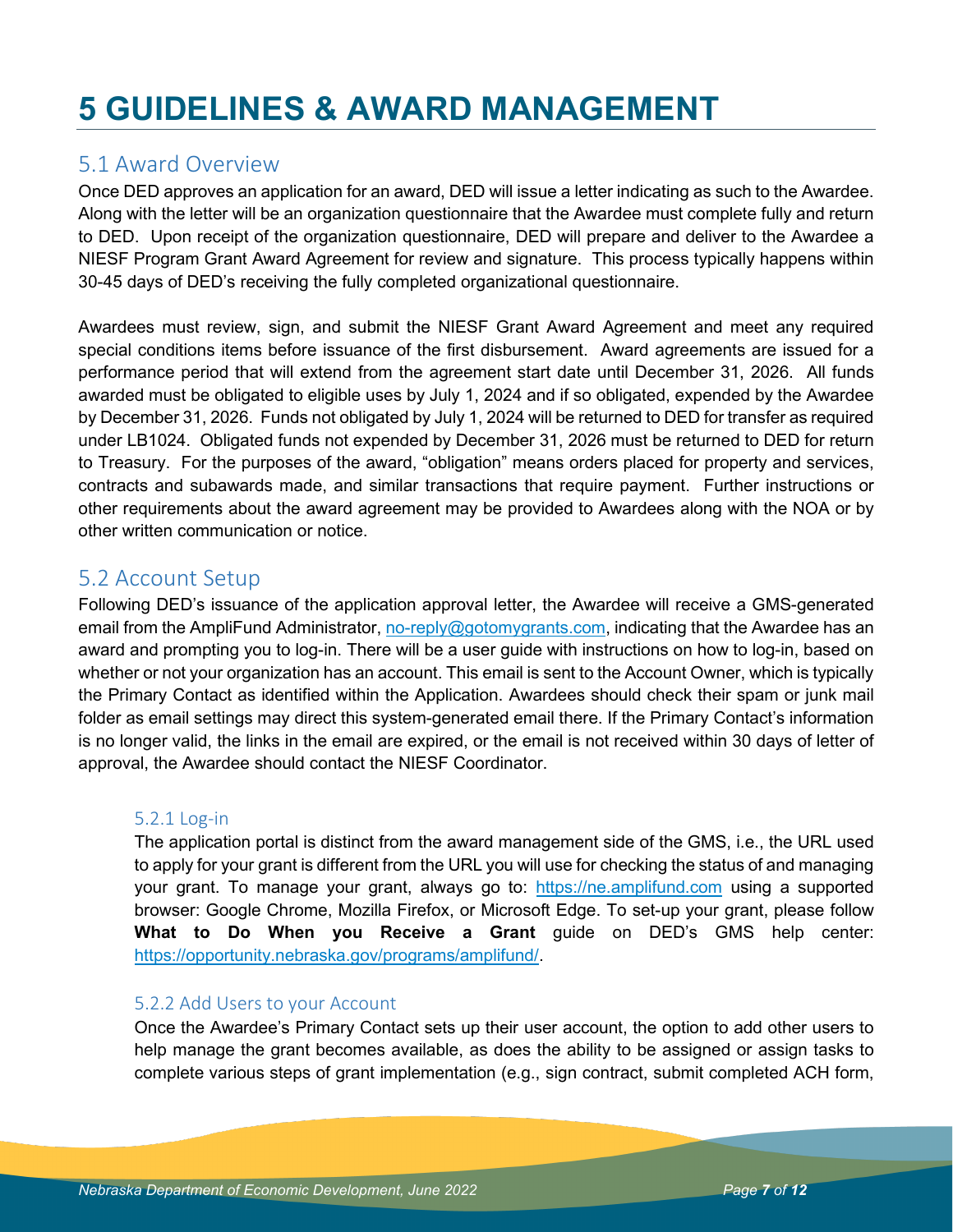submit payment request, etc.). Please follow the **How to Add Users** guide on DED's GMS help center.

#### 5.2.3 Identify Awardee Grant Manager

After adding users to your account, the Awardee needs to identify a Grant Manager. This person will receive notifications ("tasks") requiring action for implementation of the grant.

NOTE: The Awardee Grant Manager is the primary point of contact for all grant-related matters. All DED and GMS automated emails are directed to the Grant Manager.

### 5.3 Award Agreement and Award Disbursement Process

Following DED's letter of approval, DED issues via DocuSign an electronic copy of the NIESF Award Agreement. Unless otherwise directed, the agreement and any special conditions are available within the GMS, under Tools > Documents. The NIESF Award Agreement is entered into between DED and the Awardee. If the Awardee is an organization or other legal entity, an authorized representative of the Awardee must sign the contract.

The Awardee must review, sign, date, and return the agreement via DocuSign to accept NIESF awards. DED signs the contract after it is signed by the Awardee. Upon full execution of the agreement and the meeting of any required conditions specified in the contract, the Awardee may submit the First Payment Request.

#### 5.3.1 Payment Request and Disbursement Process Overview

Upon DED's approval of payment requests, DED will disburse grant funds on a reimbursement basis up to the full amount of the grant. Funds are transferred electronically to the account designated on the State of Nebraska ACH Enrollment Form which must be submitted with the signed contract.

At any time, following the execution of the agreement and the meeting of special conditions of the agreement, the Awardee may submit payment requests. An email from the AmpliFund Administrator will give notice to the Awardee Grant Manager that DED has approved the request for processing of payment. Upon subsequent processing, the email address(s) listed on the Awardee's ACH form receives notice.

Awardees can find detailed instructions for how to submit payment requests in the user guides located on DED's GMS help center, [https://opportunity.nebraska.gov/programs/amplifund/.](https://opportunity.nebraska.gov/programs/amplifund/) Payment of the reimbursement is subject to Awardee's submission of compliance materials (e.g., paid invoices, cancelled checks, etc.) for review and approval by DED.

The timing of the final disbursement request depends on the Awardee's ability to document expenditure of funds as required in the agreement but should be submitted to DED on or before the end of the contract term.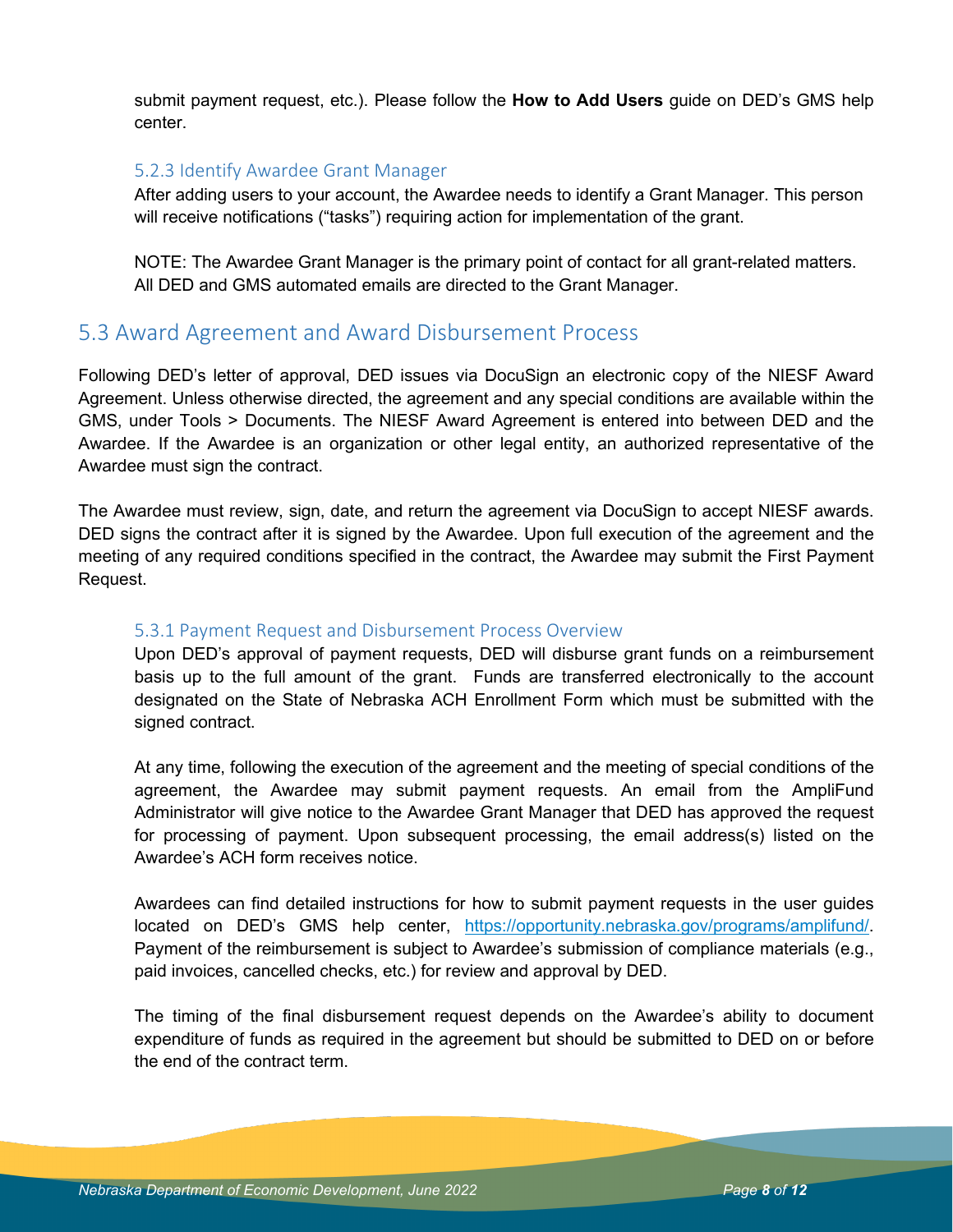### 5.4 Compliance & Reporting Requirements

Once the grant awards are made, Awardees will be subject to applicable state and federal statutes and regulations which govern the use of the award funds. The following is a general overview of compliance and reporting requirements. It should not be considered an exhaustive review of all compliance and reporting requirements. In all instances, Awardees should review the statutes and regulations and agreement terms and conditions applicable to Awardee's use of their award.

#### 5.4.1 Uniform Administrative Requirements

The NIESF grant awards are generally subject to the requirements set forth in the Uniform Administrative Requirements, Cost Principles, and Audit Requirements for Federal Awards, 2 CFR Part 200 (the "Uniform Guidance"). Awardees should review the Uniform Guidance requirements applicable to Applicant's use of federal funds, and federally funded projects. Awardees should consider how and whether certain aspects of the Uniform Guidance apply. The following provides a general summary of compliance responsibilities under applicable federal statutes and regulations, including the Uniform Guidance, as described in 2020 OMB guidance. Note that the descriptions below are only general summaries, and all Awardees are advised to carefully review the Uniform Guidance requirements, any additional regulatory and statutory requirements applicable to the program, and the terms and conditions of the NIESF Award Agreement.

Allowable Activities. Each Awardee should review program requirements, including Treasury's Final Rule (31 C.F.R. Part 35) and the Awardee's Award Terms and Conditions, to determine and record eligible uses of funds. Per 2 CFR 200.303, Awardees must develop and implement effective internal controls to ensure that funding decisions under the award constitute eligible uses of funds, and document determinations.

Allowable Costs/Cost Principles. As outlined in the Uniform Guidance at 2 CFR Part 200, Subpart E regarding Cost Principles, allowable costs are based on the premise that a Awardee is responsible for the effective administration of Federal awards, application of sound management practices, and administration of Federal funds in a manner consistent with the program objectives and terms and conditions of the award. Awardees must implement robust internal controls and effective monitoring to ensure compliance with the Cost Principles, which are important for building trust and accountability.

Funds may be, but are not required to be, used along with other funding sources for a given project. Note that funds may not be used for a non-Federal cost share or match where prohibited by other Federal programs.

Treasury's Final Rule and guidance and the Uniform Guidance outline the types of costs that are allowable, including certain audit costs. For example, per 2 CFR 200.425, a reasonably proportionate share of the costs of audits required by the Single Audit Act Amendments of 1996 are allowable; however, costs for audits that were not performed, or not in accordance with 2 CFR Part 200, Subpart F are not allowable. Please see 2 CFR Part 200, Subpart E regarding the Cost Principles for more information.

Eligibility. Under this program, if applicable, Awardees are responsible for ensuring funds are used for eligible purposes. Generally, Awardees must develop and implement policies and procedures, and record retention, to determine and monitor implementation of criteria for determining the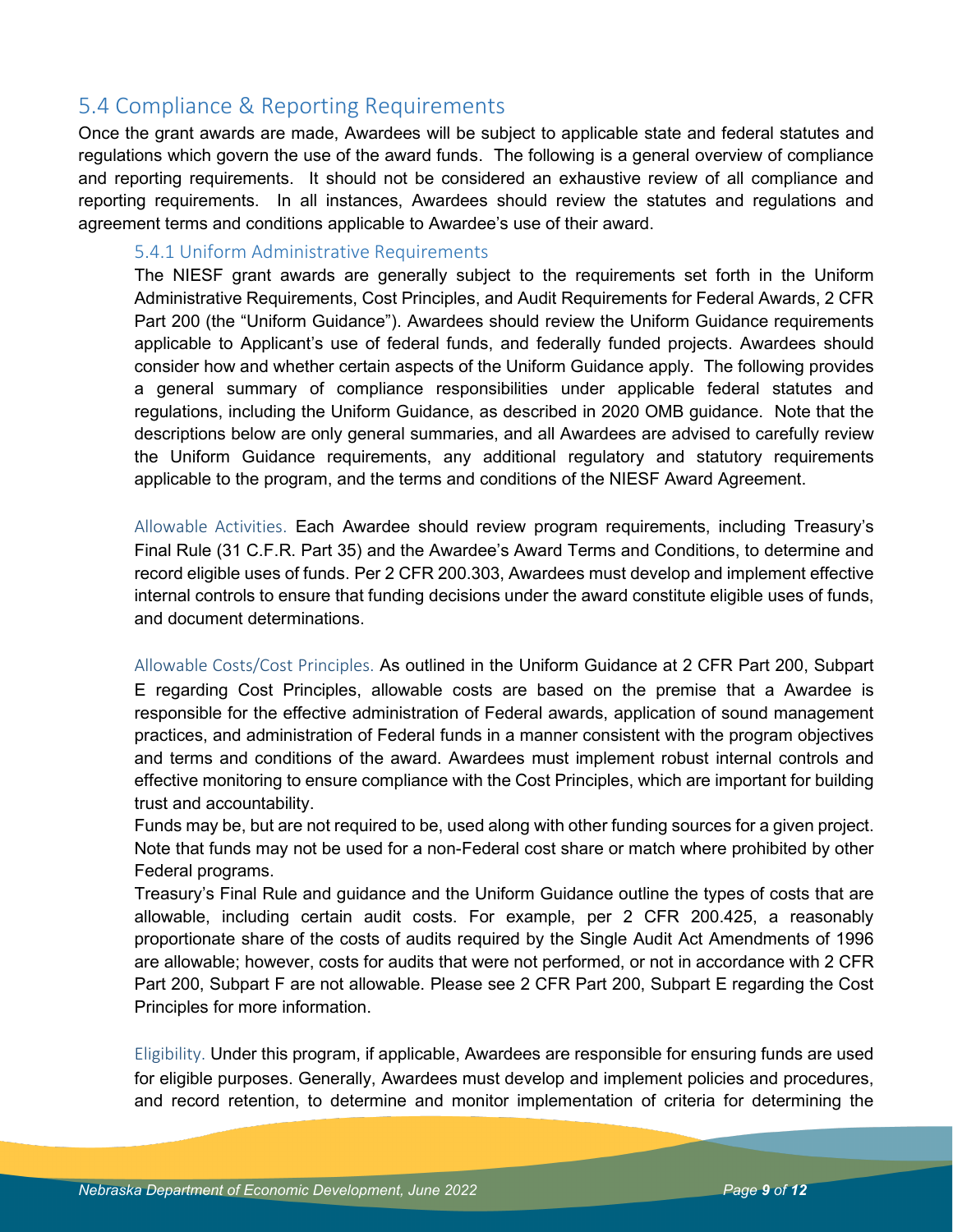eligibility of beneficiaries and/or subrecipients. Awardees will need to maintain procedures for obtaining information evidencing a given beneficiary, subrecipient, or contractor's eligibility including a valid SAM.gov registration. Implementing risk-based due diligence for eligibility determinations is a best practice to augment Awardee's existing controls.

Equipment and Real Property Management. Any purchase of equipment or real property with NIESF funds must be consistent with the Uniform Guidance at 2 CFR Part 200, Subpart D. Equipment and real property acquired under this program must be used for the originally authorized purpose. Consistent with 2 CFR 200.311 and 2 CFR 200.313, any equipment or real property acquired using NIESF funds shall vest in the non-Federal entity. Any acquisition and maintenance of equipment or real property must also be in compliance with relevant laws and regulations.

Period of Performance. Generally, unless otherwise limited by this program, funds must be used for costs incurred by the Awardee during the period that begins March 3, 2021 and ends on December 31, 2024. Award funds expended for the financial obligations incurred by December 31, 2024, must be expended by December 31, 2026.

Procurement, Suspension & Debarment. Awardees are responsible for ensuring that any procurement using award funds, or payments under procurement contracts using such funds are consistent with the procurement standards set forth in the Uniform Guidance at 2 CFR 200.317 through 2 CFR 200.327, as applicable. The Uniform Guidance establishes in 2 CFR 200.319 that all procurement transactions for property or services must be conducted in a manner providing full and open competition, consistent with standards outlined in 2 CFR 200.320, which allows for noncompetitive procurements only in circumstances where at least one of the conditions below is true: the item is below the micro-purchase threshold; the item is only available from a single source; the public exigency or emergency will not permit a delay from publicizing a competitive solicitation; or after solicitation of a number of sources, competition is determined inadequate. Awardees must have and use documented procurement procedures that are consistent with the standards outlined in 2 CFR 200.317 through 2 CFR 200.320. The Uniform Guidance requires an infrastructure for competitive bidding and contractor oversight, including maintaining written standards of conduct and prohibitions on dealing with suspended or debarred parties. Awardees must ensure adherence to all applicable local, State, and federal procurement laws and regulations.

Program Income. Generally, program income includes, but is not limited to, income from fees for services performed, the use or rental of real or personal property acquired under Federal awards and principal and interest on loans made with Federal award funds. Program income does not include interest earned on advances of Federal funds, rebates, credits, discounts, or interest on rebates, credits, or discounts. Awardees of NIESF funds should calculate, document, and record the organization's program income. Additional controls that Awardees should implement include written policies that explicitly identify appropriate allocation methods, accounting standards and principles, compliance monitoring checks for program income calculations, and records.

The Uniform Guidance outlines the requirements that pertain to program income at 2 CFR 200.307. Treasury intends to provide additional guidance regarding program income and the application of 2 CFR 200.307(e)(1), including with respect to lending programs.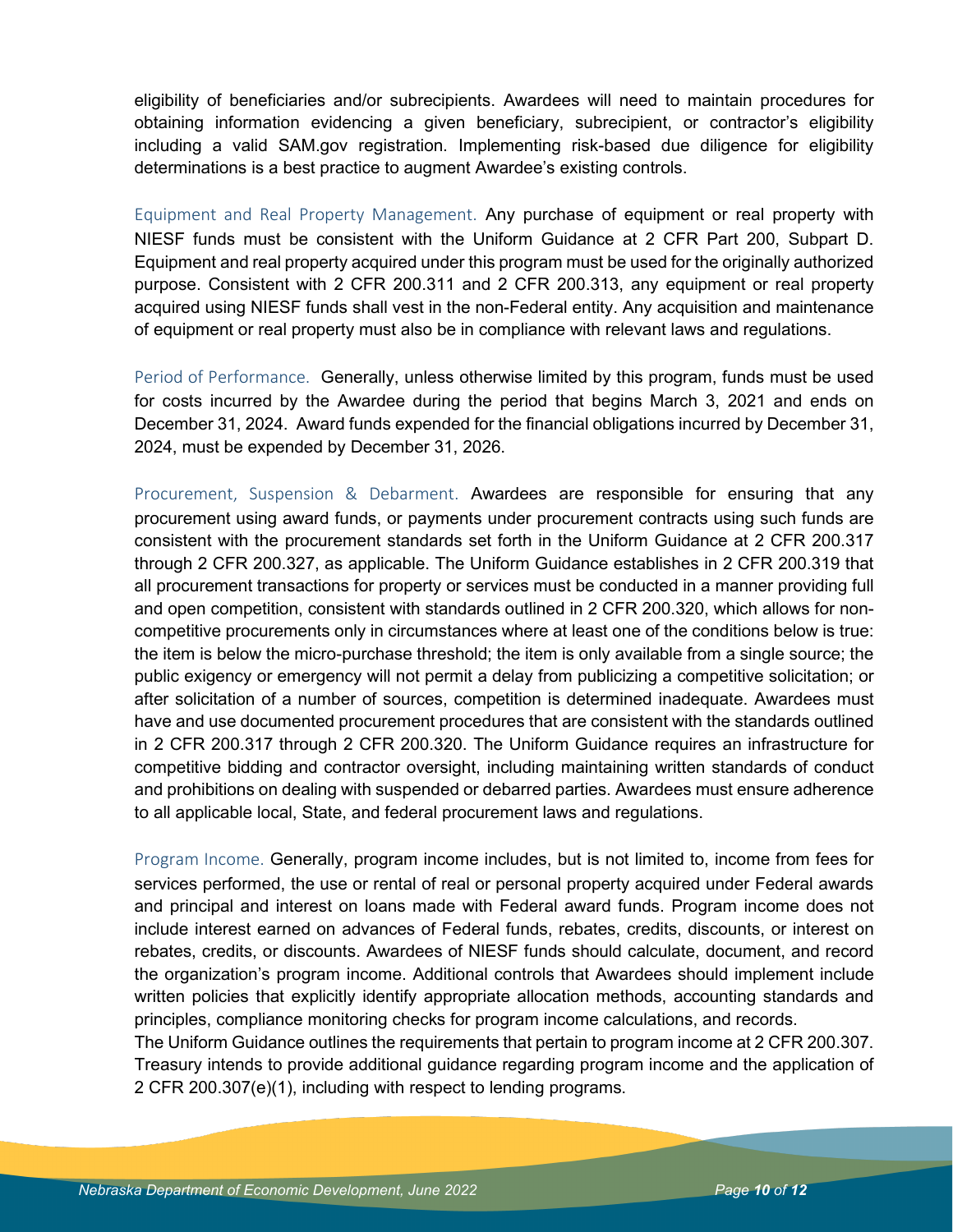SAM.gov Requirements. Awardees are required to have an active registration with the System for Award Management (SAM) [\(https://www.sam.gov\)](https://www.sam.gov/).

Recordkeeping Requirements. Generally, Awardees must maintain records and financial documents for five years after all funds have been expended or returned. Treasury may request transfer of records of long-term value at the end of such period. Wherever practicable, such records should be collected, transmitted, and stored in open and machine-readable formats. Awardees must agree to provide or make available such records to the State of Nebraska, Nebraska Department of Economic Development, and the U.S. Department of Treasury upon request, and to any authorized oversight body, including but not limited to the Government Accountability Office ("GAO"), Treasury's Office of Inspector General ("OIG"), and the Pandemic Relief Accountability Committee ("PRAC").

Single Audit Requirements. Generally, Awardees that expend more than \$750,000.00 in federal awards during their fiscal year will be subject to an audit under the Single Audit Act and its implementing regulation at 2 CFR Part 200, Subpart F regarding audit requirements. Awardees may also refer to the Office of Management and Budget (OMB) Compliance Supplements for audits of federal funds and related guidance and the Federal Audit Clearinghouse to see examples and single audit submissions.

Civil Rights Compliance. Awardees are required to meet legal requirements relating to nondiscrimination and nondiscriminatory use of the funds. Those requirements include ensuring that entities receiving Federal financial assistance from the Treasury do not deny benefits or services, or otherwise discriminate on the basis of race, color, national origin (including limited English proficiency), disability, age, or sex (including sexual orientation and gender identity), in accordance with the following authorities: Title VI of the Civil Rights Act of 1964 (Title VI) Public Law 88-352, 42 U.S.C. 2000d-1 et seq., and Treasury's implementing regulations, 31 CFR part 22; Section 504 of the Rehabilitation Act of 1973 (Section 504), Public Law 93-112, as amended by Public Law 93-516, 29 U.S.C. 794; Title IX of the Education Amendments of 1972 (Title IX), 20 U.S.C. 1681 et seq., and the Department's implementing regulations, 31 CFR part 28; Age Discrimination Act of 1975, Public Law 94-135, 42 U.S.C. 6101 et seq., and the Department implementing regulations at 31 CFR part 23.

Davis-Bacon Act. While the Davis-Bacon Act requirements (prevailing wage rates) do not apply to projects funded solely with award funds from the SLFRF program, except for certain SLFRF-funded construction projects undertaken by the District of Columbia, when undertaking capital expenditures, Treasury encourages awardees to adhere to strong labor standards, including project labor agreements and community benefits agreements that offer wages at or above the prevailing rate and include local hire provisions. Treasury also encourages awardees to prioritize in their procurements, employers with high labor standards and to prioritize employers without recent violations of federal and state labor and employment laws. Additional standards may be applicable based on state statutes and award agreement terms and conditions.